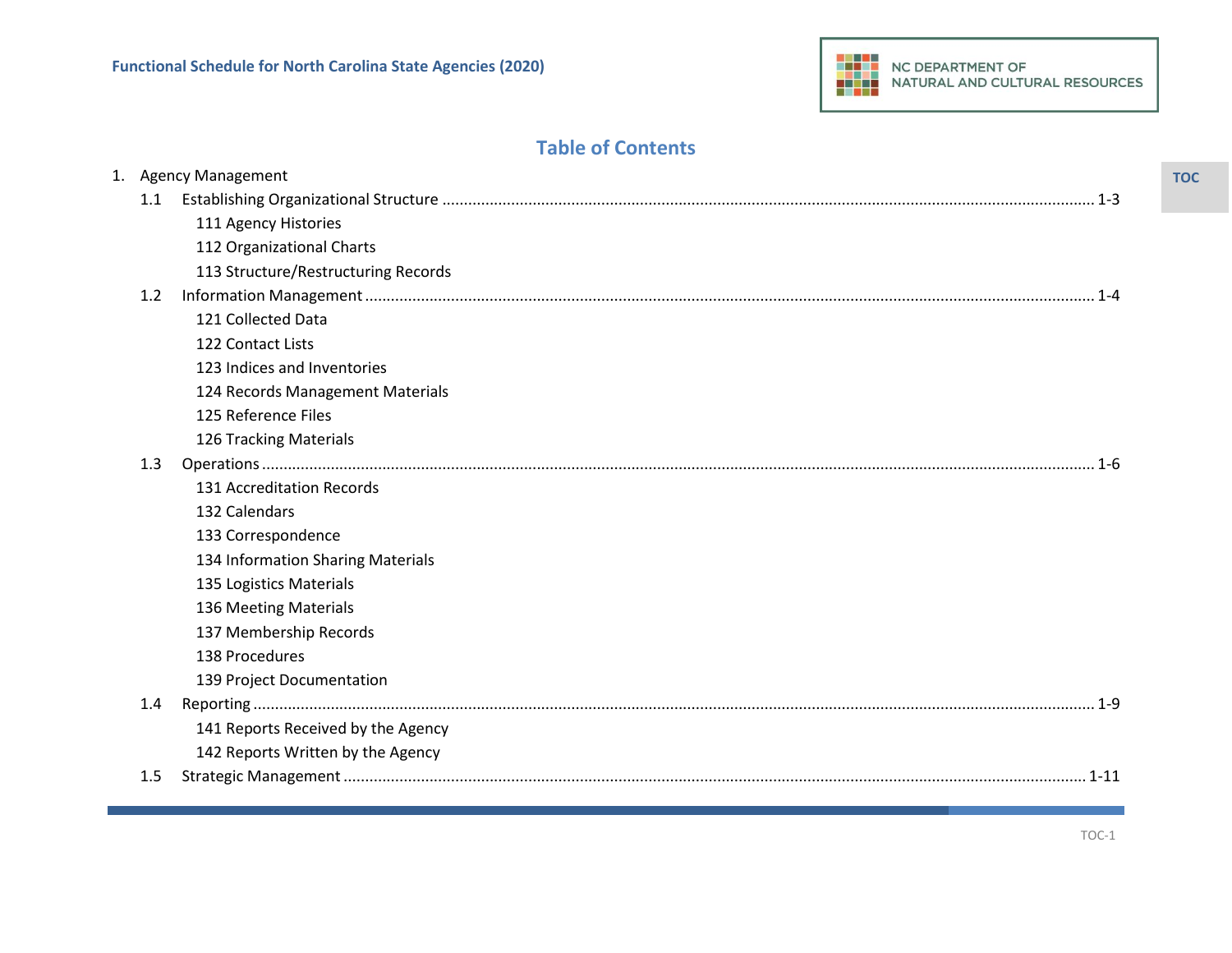|  | <b>NC DEPARTMENT OF</b><br>NATURAL AND CULTURAL RESOURCES |
|--|-----------------------------------------------------------|
|--|-----------------------------------------------------------|

|    |               | 151 Agency Policies                                     |
|----|---------------|---------------------------------------------------------|
|    |               | 152 Business Plans                                      |
|    |               | 153 Goals and Mission Statements                        |
|    |               | 154 Strategic Plans                                     |
|    |               |                                                         |
| 2. |               | <b>Asset Management</b>                                 |
|    | 2.1           |                                                         |
|    |               | 211 Accession Records                                   |
|    |               | 212 Collections Management Records                      |
|    |               | 213 Finding Aids                                        |
|    |               | 214 Historical Marker Records                           |
|    |               | 215 Library Catalog Records                             |
|    |               | 216 Loan Records                                        |
|    |               | 217 Protections Records                                 |
|    |               | 218 Records Management Documentation                    |
|    | $2.2^{\circ}$ |                                                         |
|    |               | 221 Aircraft Logbooks                                   |
|    |               | 222 Facility Management Records                         |
|    |               | 223 Ferry Plans                                         |
|    |               | 224 Inventory Management Records                        |
|    |               | 225 Permits                                             |
|    |               | 226 Property Management Records                         |
|    |               | 227 Vehicle Registration Records                        |
|    |               |                                                         |
|    |               | 3. Economic Development                                 |
|    | 3.1           |                                                         |
|    |               | 311 Economic Advancement Plans                          |
|    |               | 312 Historically Underutilized Businesses (HUB) Records |
|    |               |                                                         |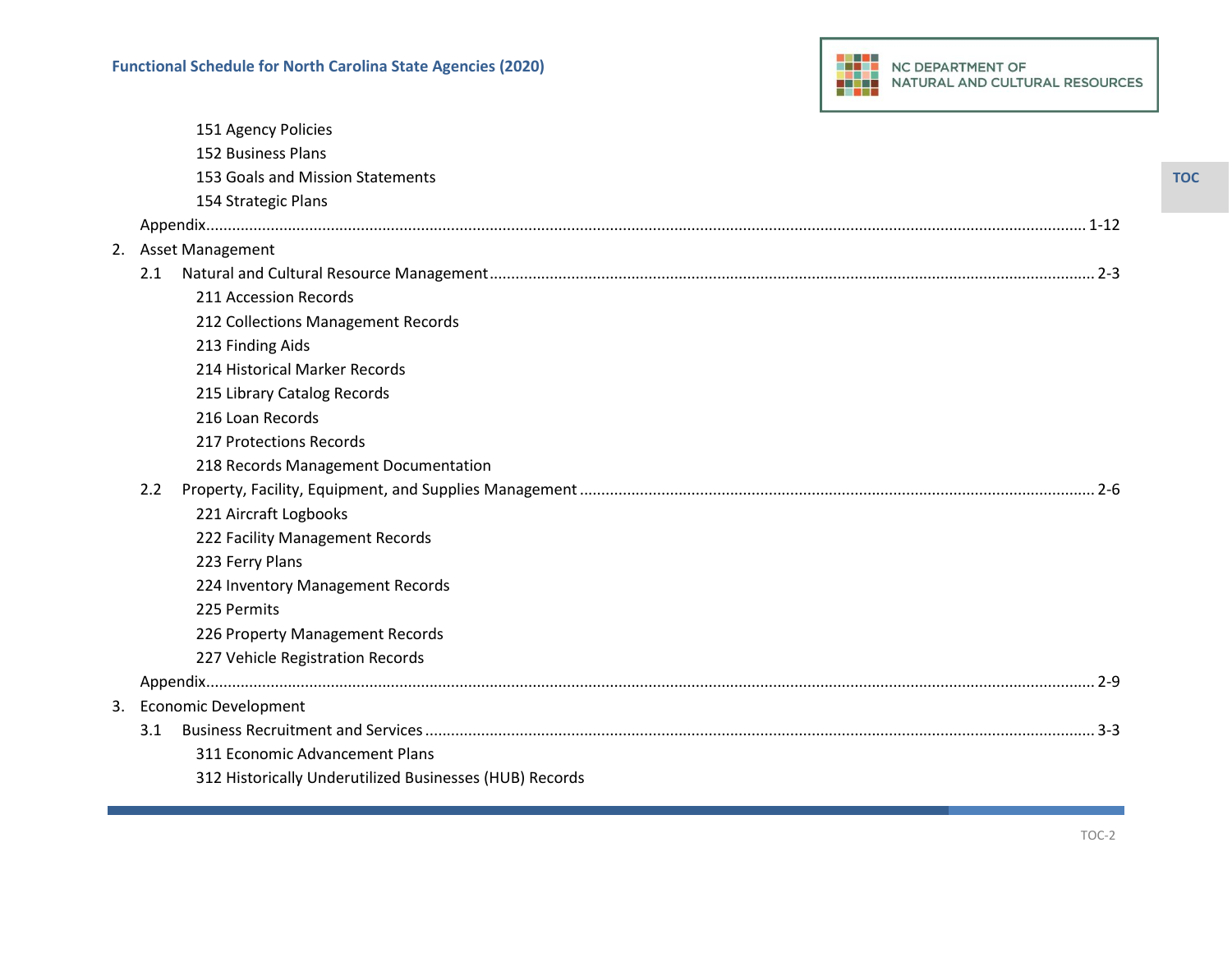

|    |               | 313 Industrial Client Records from the Economic Development Partnership of North Carolina (EDPNC) |
|----|---------------|---------------------------------------------------------------------------------------------------|
|    |               | 314 Trade Show Records from the Economic Development Partnership of North Carolina (EDPNC)        |
|    | $3.2^{\circ}$ |                                                                                                   |
|    |               | 321 Tourism and Marketing Publications                                                            |
|    |               | 322 Tourism Data                                                                                  |
|    |               | 323 Welcome Center Records                                                                        |
|    |               |                                                                                                   |
| 4. | Education     |                                                                                                   |
|    | 4.1           |                                                                                                   |
|    |               | 411 Attendance Lists                                                                              |
|    |               | 412 Course Matrix                                                                                 |
|    |               | 413 Disciplinary Actions                                                                          |
|    |               | 414 Enrollments and Withdrawals                                                                   |
|    |               | 415 FERPA Compliance                                                                              |
|    |               | 416 Field Trip Authorizations                                                                     |
|    |               | 417 Institutional Correspondence                                                                  |
|    |               | 418 Student Associations and Organizations                                                        |
|    |               | 419 Student Awards and Honors                                                                     |
|    |               | 4110 Student Counseling and Advisement Records                                                    |
|    |               | 4111 Student Medical Treatment Records                                                            |
|    | 4.2           |                                                                                                   |
|    |               | 421 Coursework                                                                                    |
|    |               | 422 Participant Information                                                                       |
|    | 4.3           |                                                                                                   |
|    |               | 431 Assessments                                                                                   |
|    |               | 432 Course Development                                                                            |
|    |               | 433 Curriculum Development                                                                        |
|    |               | 434 Lesson Plans                                                                                  |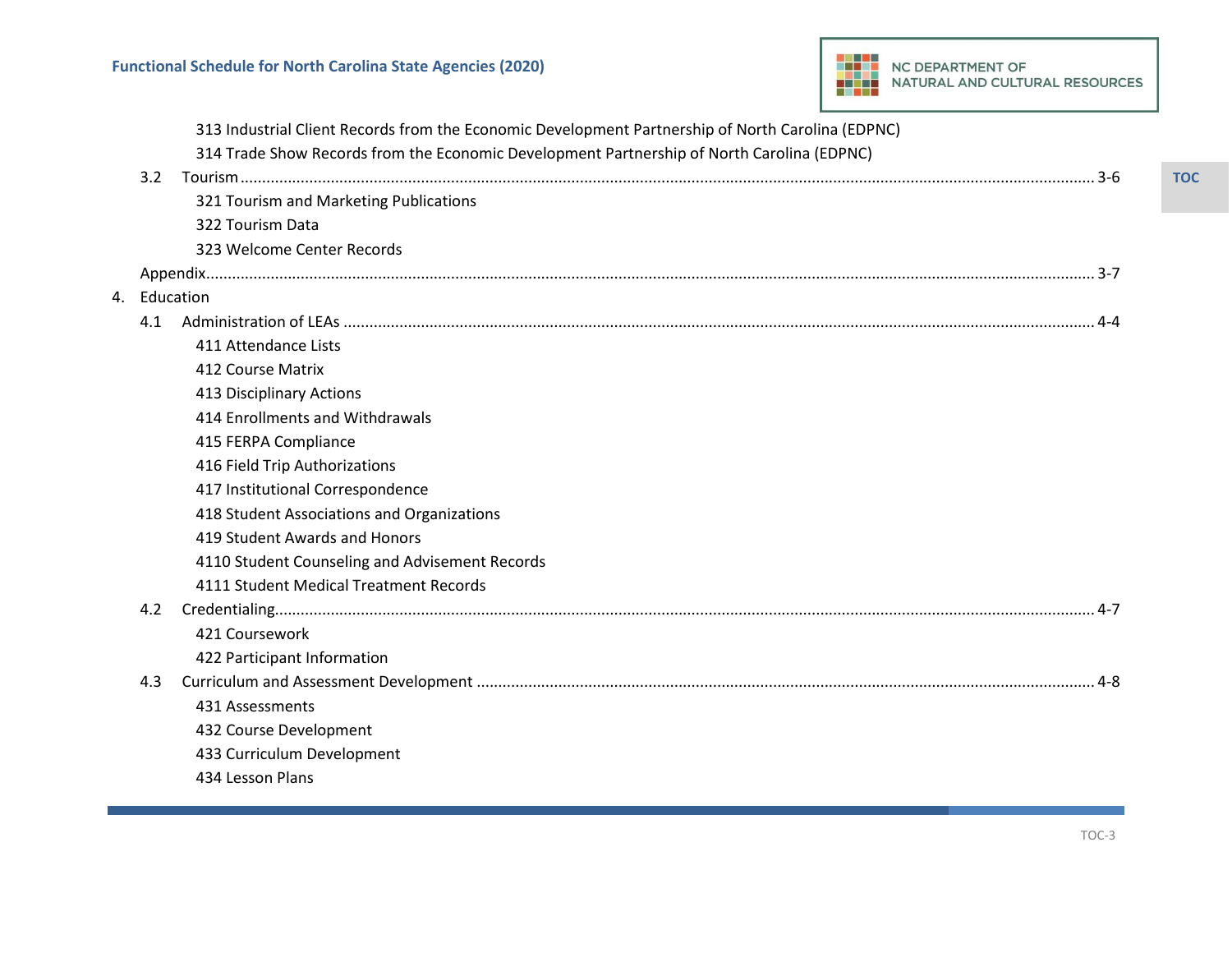

|    | 4.4 |                                            |  |
|----|-----|--------------------------------------------|--|
|    |     | 441 Attendance Lists                       |  |
|    |     | 442 Classroom Administrative Records       |  |
|    |     | 443 Nominations                            |  |
|    |     | 444 On-Site Administrative Records         |  |
|    |     | 445 Student Records                        |  |
|    | 4.5 |                                            |  |
|    |     | 451 Academic Action Authorizations         |  |
|    |     | 452 Classroom Grades                       |  |
|    |     | 453 Cumulative Record                      |  |
|    |     | 454 Driver Education Program               |  |
|    |     | 455 Exam Reports                           |  |
|    |     | 456 Graduation Lists                       |  |
|    |     | 457 Parent/Guardian Contacts               |  |
|    |     | 458 Services to Students with Disabilities |  |
|    |     | 459 Student Work                           |  |
|    |     | 4510 Transcript Requests                   |  |
|    |     | 4511 Transition File                       |  |
|    |     |                                            |  |
| 5. |     | <b>Financial Management</b>                |  |
|    | 5.1 |                                            |  |
|    |     | 511 Accounts Payable                       |  |
|    |     | 512 Accounts Receivable                    |  |
|    |     | 513 Accounts Uncollectable                 |  |
|    |     | 514 Disbursing Account Statements          |  |
|    |     | 515 Electronic Funds Transfers (EFT)       |  |
|    |     | 516 Escheats                               |  |
|    |     | 517 Fee Schedules                          |  |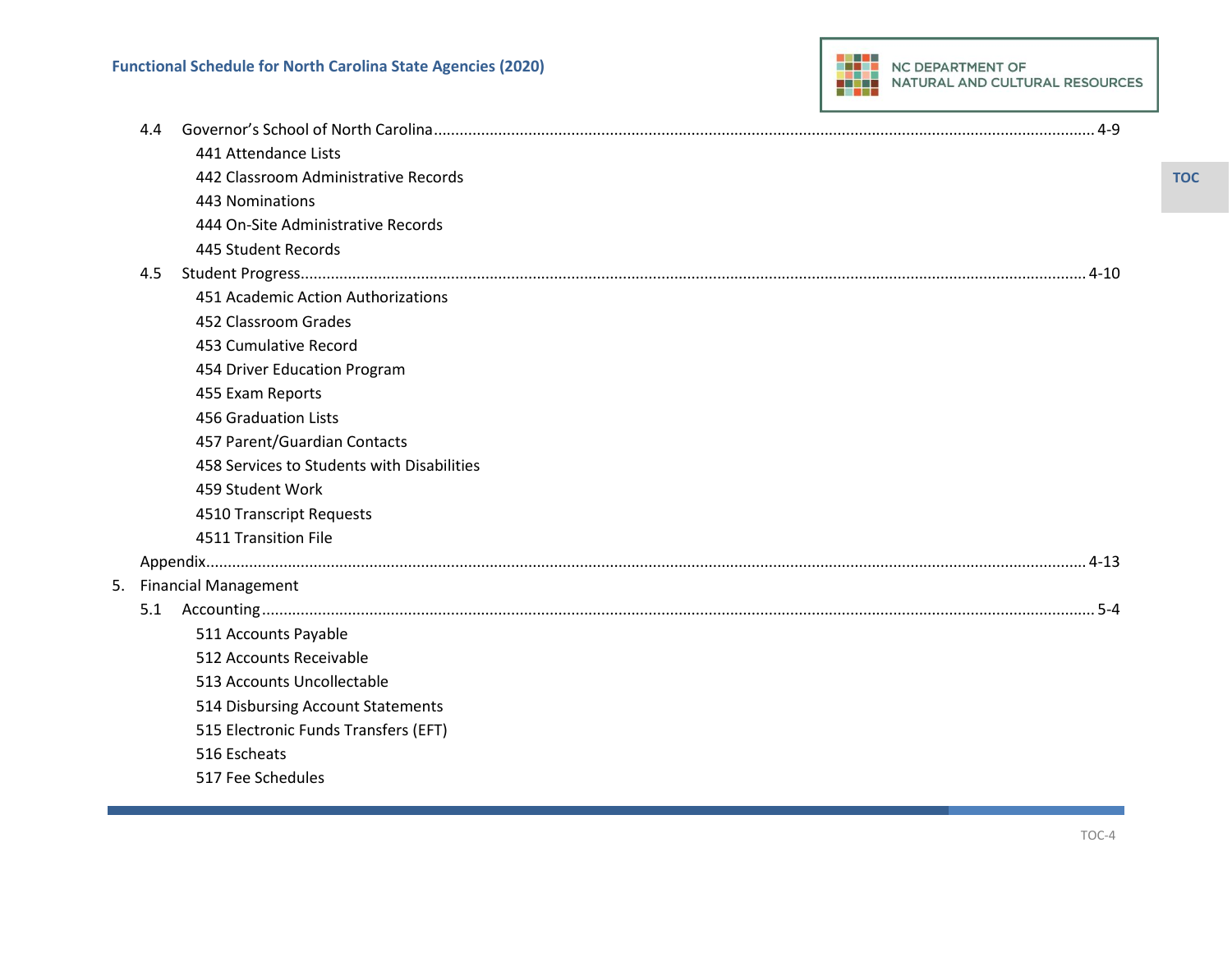|     | 518 Financial Reports                     |
|-----|-------------------------------------------|
|     | 519 Journals and Ledgers                  |
|     | 5110 Payment Card Data                    |
|     | 5111 Reconciliations                      |
|     | 5112 Travel Requests                      |
| 5.2 | 5-8                                       |
|     | 521 Budget Development Records            |
|     | 522 Budget Execution and Tracking Records |
|     | 523 Budget Memos                          |
|     | 524 Budgetary Control Document Entries    |
| 5.3 |                                           |
|     | 531 Denied Applications                   |
|     | 532 Grants Administered by Agency         |
|     | 533 Grants Issued by Agency               |
|     | 534 Grants Program Administration         |
|     | 535 Grants Received by Agency             |
| 5.4 |                                           |
|     | 541 Banking Records                       |
|     | 542 Bond Records                          |
|     | 543 Investment Records                    |
| 5.5 |                                           |
|     | 551 Awarded Scholarships                  |
|     | 552 Evaluations                           |
|     | 553 Loan Records                          |
|     | 554 Rejected Loan and Scholarship Records |
| 5.6 |                                           |
|     | 561 Bids and Proposals                    |
|     | 562 Purchase Orders and Vouchers          |
|     |                                           |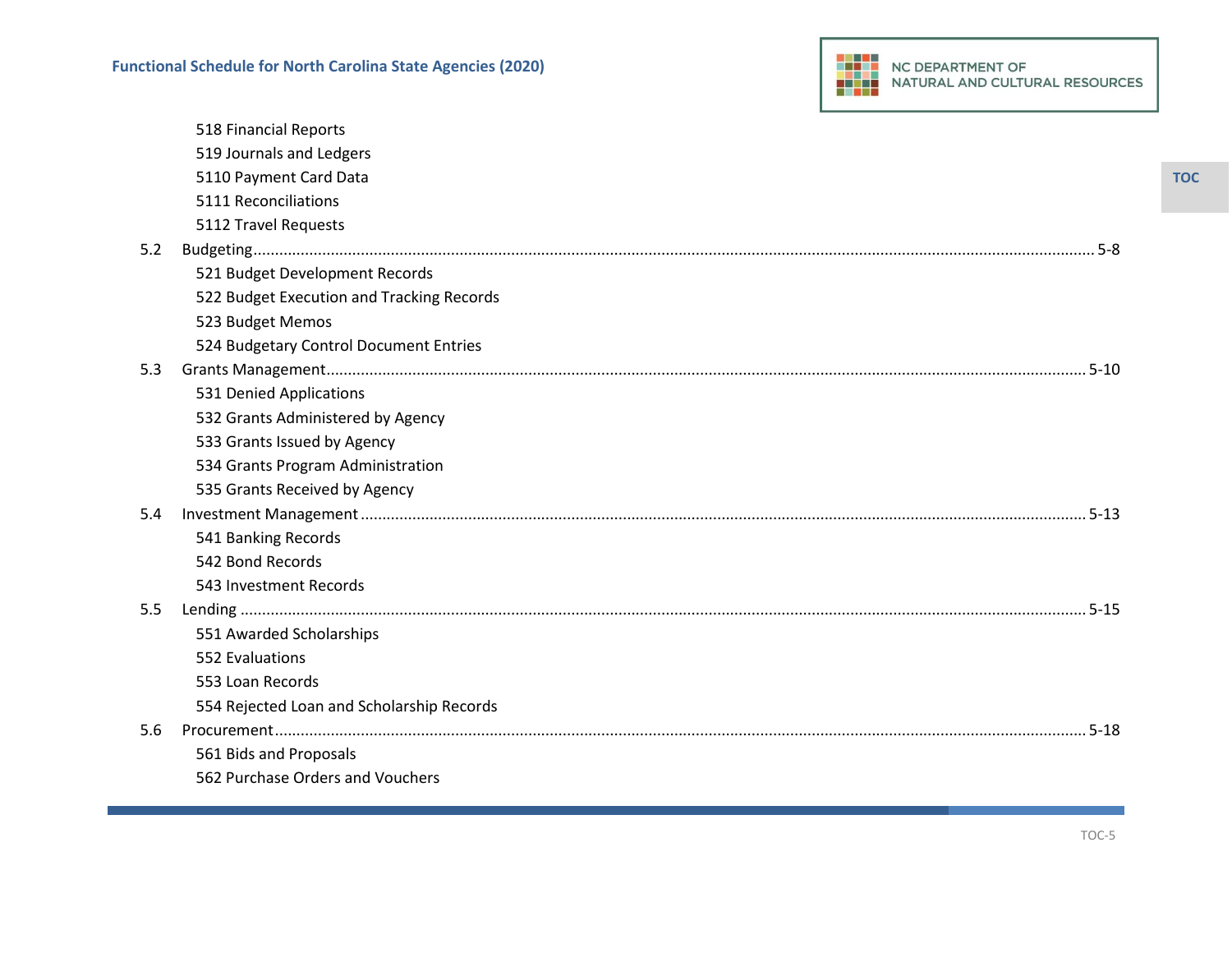|    |     | 563 Qualified Products Lists                                   |
|----|-----|----------------------------------------------------------------|
|    |     | 564 Requisitions                                               |
|    |     | 565 Vendor Records                                             |
|    | 5.7 |                                                                |
|    |     | 571 Assessments and Valuations                                 |
|    |     | 572 Delinquent Taxpayer Records                                |
|    |     | 573 Seizure of Property Records                                |
|    |     | 574 Tax Credit Authorizations                                  |
|    |     | 575 Tax Forms                                                  |
|    |     | 576 Tax Returns                                                |
|    |     |                                                                |
| 6. |     | Governance                                                     |
|    | 6.1 |                                                                |
|    |     | 611 Campaign Reports                                           |
|    |     | 612 Certifications                                             |
|    |     | 613 County Abstracts of Votes                                  |
|    |     | 614 Elector Records                                            |
|    |     | 615 Electoral Petitions                                        |
|    |     | 616 Precinct Boundary Maps                                     |
|    |     | 617 State Abstracts of Votes                                   |
|    |     | 618 Voting Rights Act Records                                  |
|    | 6.2 |                                                                |
|    |     | 621 Awards                                                     |
|    |     | 622 Clemency                                                   |
|    |     | 623 Communications                                             |
|    |     | 624 Constituent Services                                       |
|    |     | 625 Executive Appointments                                     |
|    |     | 626 Executive Orders, Disaster Declarations, and Proclamations |
|    |     |                                                                |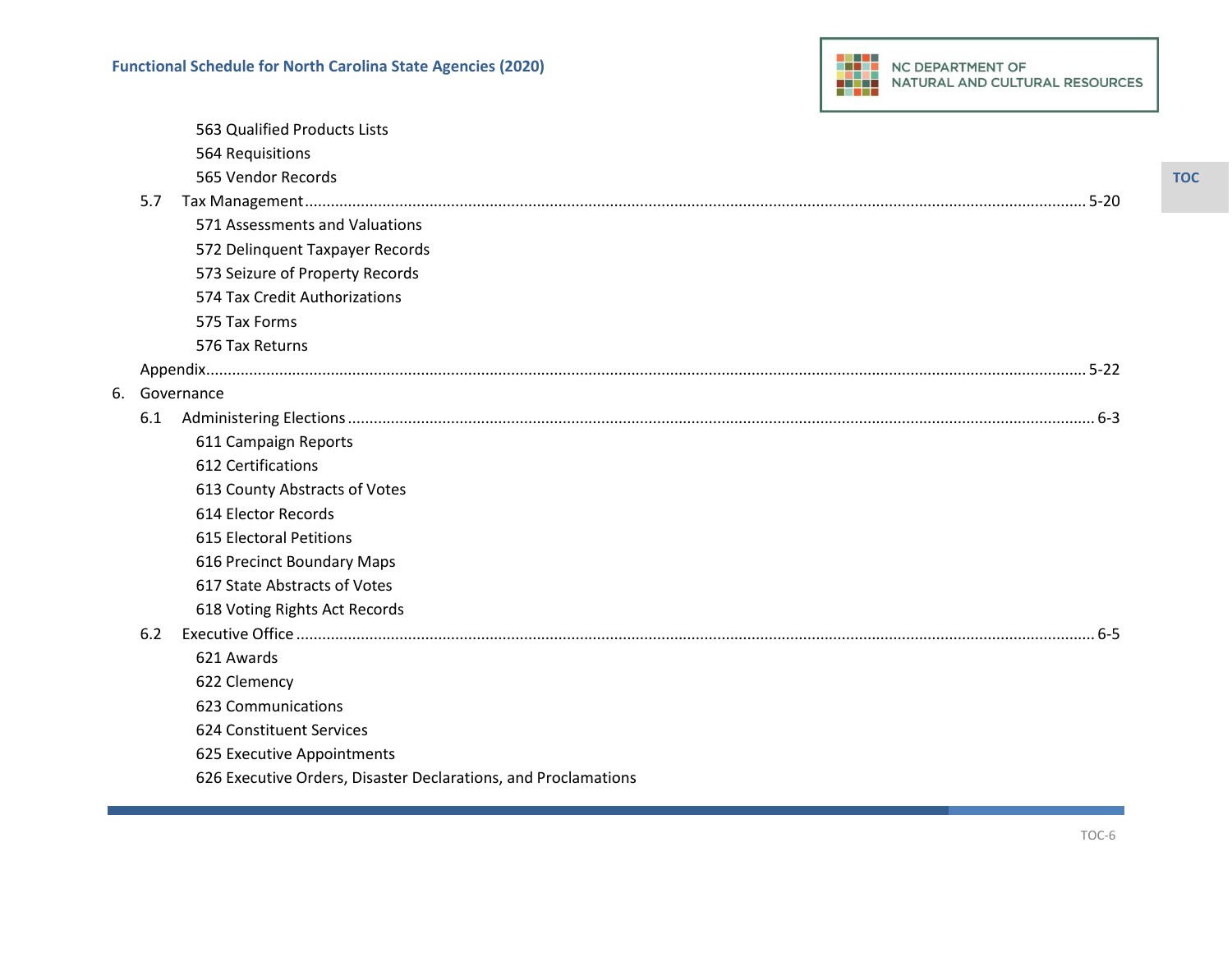

|     | 627 Extraditions                               |
|-----|------------------------------------------------|
|     | 628 Intergovernmental and External Relations   |
|     | 629 Legislative Management                     |
|     | 6210 Ombudsmen                                 |
|     | 6211 Policy and Legal                          |
|     | 6212 Scheduling                                |
|     | 6213 Speeches, Press Releases, and Briefings   |
|     | 6214 Strategic Planning and Initiatives        |
| 6.3 |                                                |
|     | 631 Appointments to Service                    |
|     | 632 Charters and Bylaws                        |
|     | 633 Governing and Advisory Body Correspondence |
|     | 634 Governing and Advisory Body Member Files   |
|     | 635 Governing and Advisory Body Minutes        |
|     | 636 Oaths of Office                            |
|     | 637 Statements of Economic Interest (SEI)      |
| 6.4 |                                                |
|     | 641 Administrative Code                        |
|     | 642 General Assembly Messages                  |
|     | 643 Government Affairs Records                 |
|     | 644 House and Senate Proceedings               |
|     | 645 Legislation                                |
|     | 646 Legislative Committee Records              |
|     | 647 Petitions                                  |
|     | 648 Roll Calls and Electronic Votes            |
|     | 649 Rule Making Proceedings                    |
|     |                                                |
|     |                                                |

7. Healthcare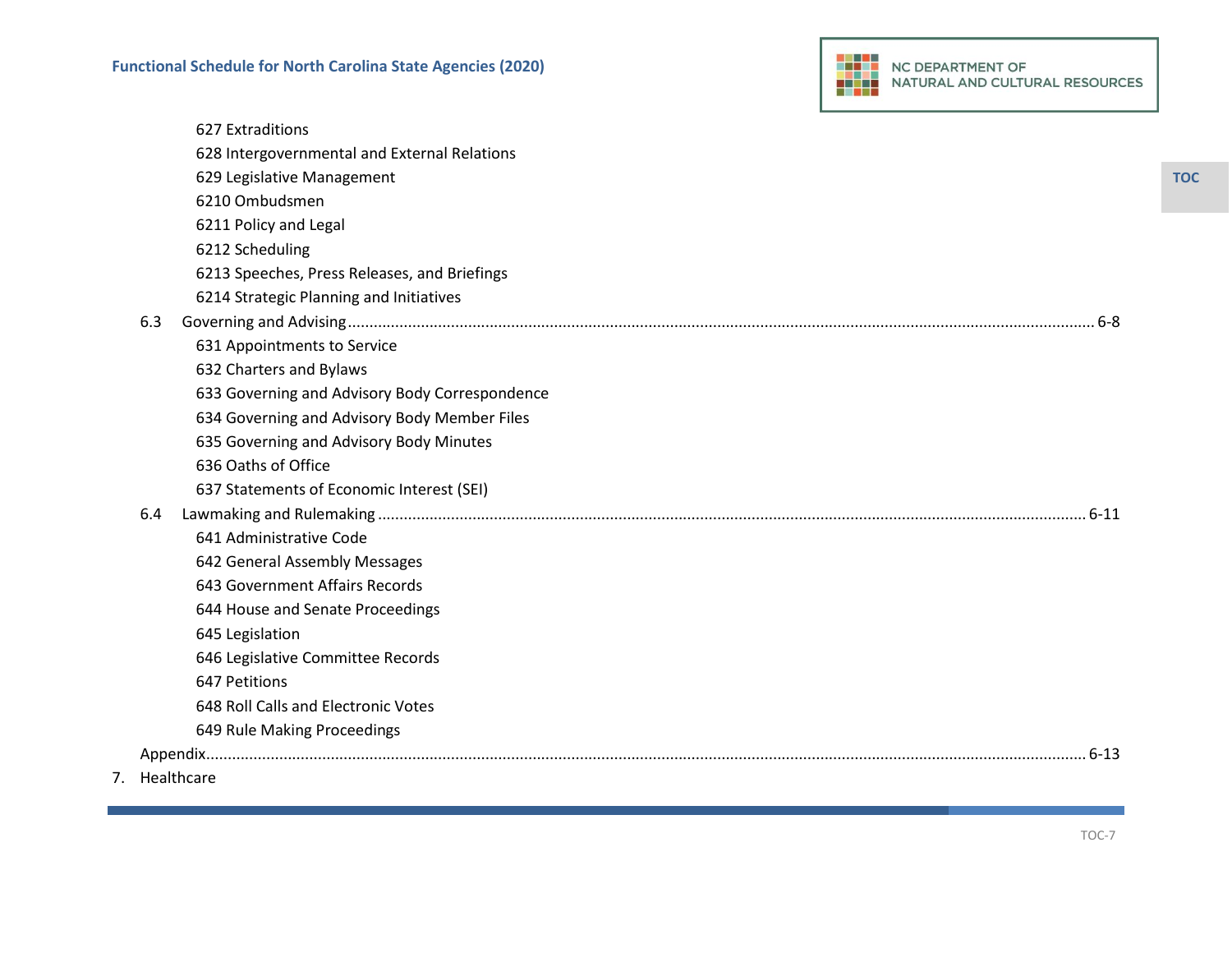| 7.1 |                                                           |
|-----|-----------------------------------------------------------|
|     | 711 Facility Advocate Records                             |
|     | 712 HIPAA Policies                                        |
|     | 713 Infection Control Records                             |
|     | 714 Patient Safety Organization Records                   |
|     | 715 Performance Improvement and Quality Assurance Records |
|     | 716 Registers and Logbooks                                |
|     | 717 Scheduling Records                                    |
| 7.2 |                                                           |
|     | 721 Adjusted Patient Accounts                             |
|     | 722 Daily Charge Reports                                  |
|     | 723 Insurance Claims Reports                              |
|     | 724 Medicaid and Medicare Records                         |
|     | 725 Patient Financial Records                             |
|     | 726 Payment Vouchers                                      |
| 7.3 |                                                           |
|     | 731 Admission/Discharge/Transfer Reports                  |
|     | 732 Adult Clinical Records                                |
|     | 733 Central Sterile Supply Records                        |
|     | 734 Correspondence Log                                    |
|     | 735 Dental Records                                        |
|     | 736 Master Patient Index                                  |
|     | 737 Pediatric Clinical Records                            |
|     | 738 Transcription Logs                                    |
| 7.4 |                                                           |
|     | 741 Communicable Disease Records                          |
|     | 742 Environmental Sciences Testing Records                |
|     | 743 Health Monitoring Programs                            |

TOC-8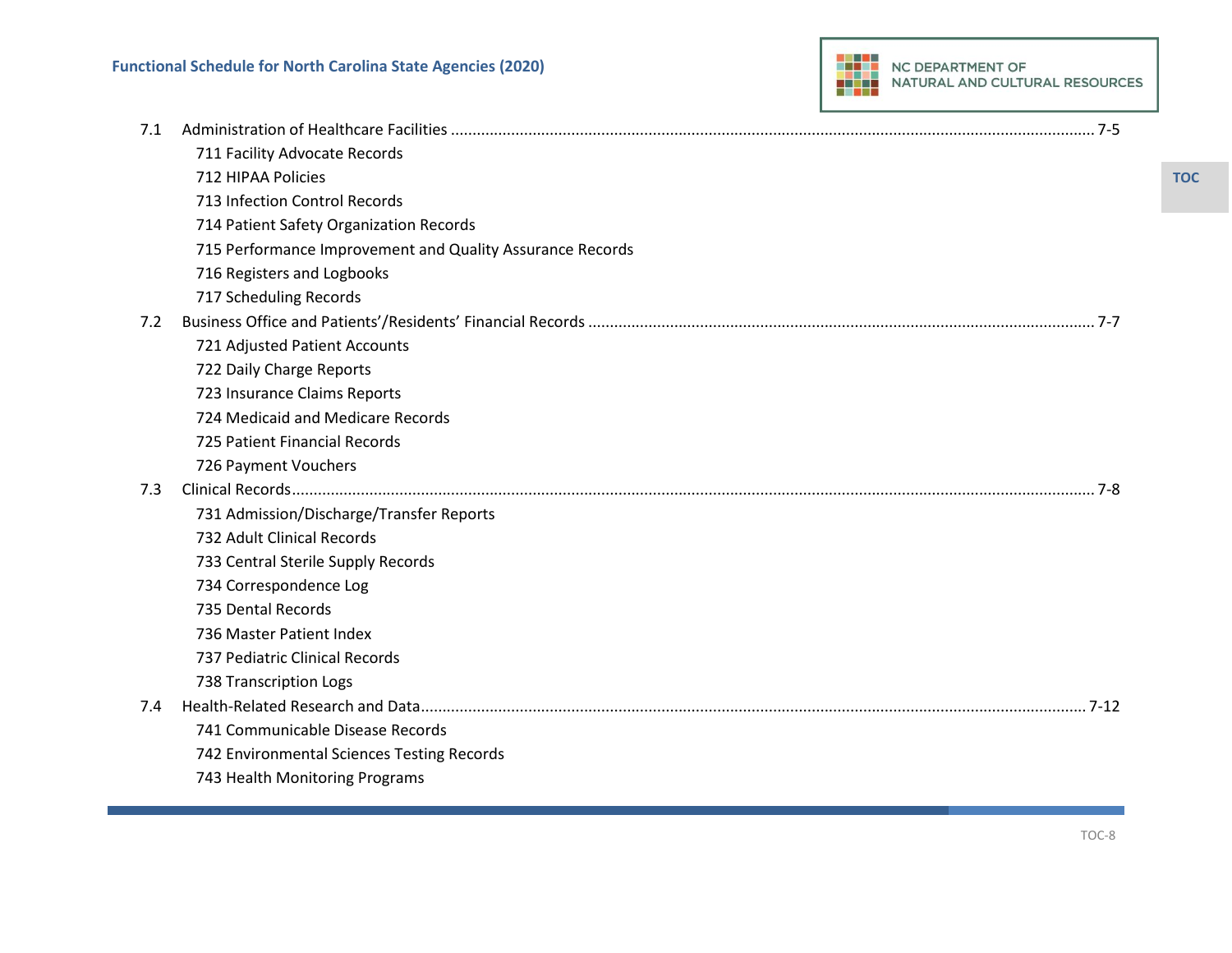

|     | 744 Immunization Registry (NCIR)              |
|-----|-----------------------------------------------|
| 7.5 |                                               |
|     | 751 Accession Records                         |
|     | 752 Analytic Systems Records                  |
|     | 753 Autopsy Records                           |
|     | 754 Blood Bank Records                        |
|     | 755 Cytology Records                          |
|     | 756 Laboratory Register                       |
|     | 757 Proficiency Testing                       |
|     | 758 Quality Control                           |
|     | 759 Test Procedures                           |
|     | 7510 Toxicology Records                       |
| 7.6 |                                               |
|     | 761 Cardiac Catheter Records                  |
|     | 762 Daily Statistical Sheets and Logs         |
|     | 763 Imaging Services and Radiographic Records |
| 7.7 |                                               |
|     | 771 Call-In Reports                           |
|     | 772 Daily Staffing Records                    |
|     | 773 Emergency Department Log                  |
|     | 774 Emergency Equipment Checklists            |
|     | 775 Float Rosters                             |
|     | 776 Floor Census Records                      |
|     | 777 Observation Logs                          |
|     | 778 Private Duty Call Lists                   |
| 7.8 | $7 - 21$                                      |
|     | 781 Adverse Drug Reaction Reports             |
|     | 782 Drug Disposal Records                     |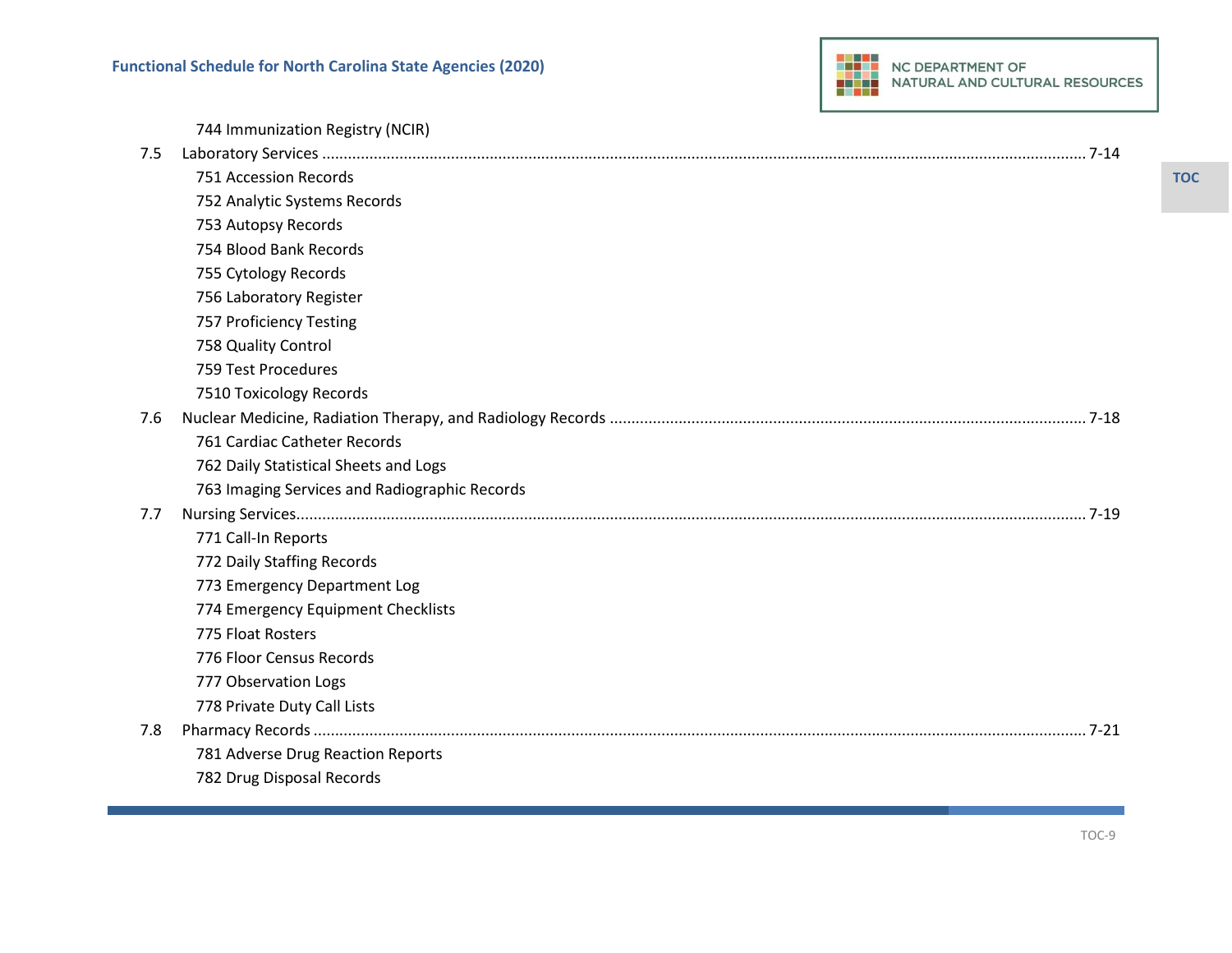

|    |     | 783 Drug Distribution Records                                               |
|----|-----|-----------------------------------------------------------------------------|
|    |     | 784 Drug Inventories                                                        |
|    |     | 785 Insurance Claim Records                                                 |
|    |     | 786 Medication Storage and Environment Inspection Reports                   |
|    |     | 787 Patient Medication Profile                                              |
|    |     | 788 Prescription Orders                                                     |
|    |     | 789 Schedule II, III, IV, and V Narcotics Records                           |
|    | 7.9 |                                                                             |
|    |     | 791 Approval for Nursing Home Placement Records                             |
|    |     | 792 Children's Developmental Service Agency (CDSA) Patient Clinical Records |
|    |     | 793 Patient Tracking Records                                                |
|    |     | 794 Referrals to County Department of Social Services                       |
|    |     |                                                                             |
|    |     | 7101 Daily Medicare and Medicaid Logs                                       |
|    |     | 7102 Financial Classification Logs                                          |
|    |     | 7103 Patient Abstract Records                                               |
|    |     | 7104 Private Paid Discharge Records                                         |
|    |     | 7105 Transfer and Discharge Lists                                           |
|    |     | 7106 Utilization Review Plans                                               |
|    |     |                                                                             |
| 8. |     | <b>Human Resources</b>                                                      |
|    | 8.1 |                                                                             |
|    |     | 811 Complaints                                                              |
|    |     | 812 Internal Affairs Case Records                                           |
|    | 8.2 |                                                                             |
|    |     | 821 Educational Leave                                                       |
|    |     | 822 Family Medical Leave Act (FMLA)                                         |
|    |     | 823 Leave File                                                              |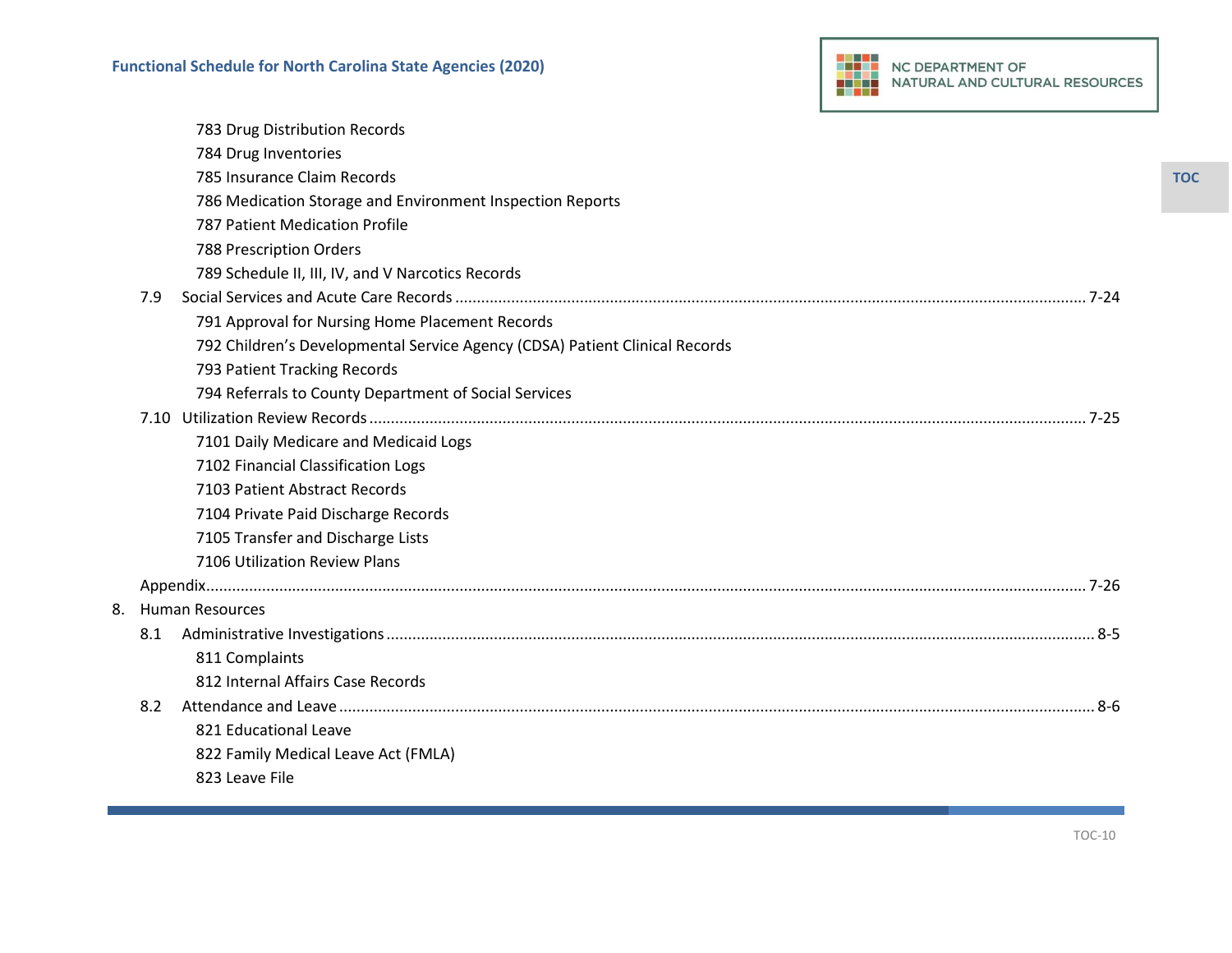|     | 824 Military Leave                                   |
|-----|------------------------------------------------------|
|     | 825 Parental Leave                                   |
|     | 826 Shared Leave                                     |
|     | 827 Time Sheets                                      |
|     | 828 Work Schedules                                   |
| 8.3 |                                                      |
|     | 831 Benefits Continuation                            |
|     | 832 Death Claims                                     |
|     | 833 Disability Claims                                |
|     | 834 Educational Assistance                           |
|     | 835 Enrollment Forms                                 |
|     | 836 Insurance and Fringe Benefits Plans and Programs |
|     | 837 Retirement Records                               |
|     | 838 Unemployment Insurance                           |
| 8.4 |                                                      |
|     | 841 Aptitude and Skills Testing                      |
|     | 842 Certifications and Qualifications                |
|     | 843 Employee Background Checks                       |
|     | 844 Employee Polygraphs                              |
|     | 845 Performance Management Records                   |
|     | 846 Service Awards                                   |
|     | 847 Verifications of Employment                      |
| 8.5 |                                                      |
|     | 851 Classification and Compensation Records          |
|     | 852 Deduction Registers                              |
|     | 853 Garnishments                                     |
|     | 854 Lapsed Salaries                                  |
|     | 855 Longevity Pay                                    |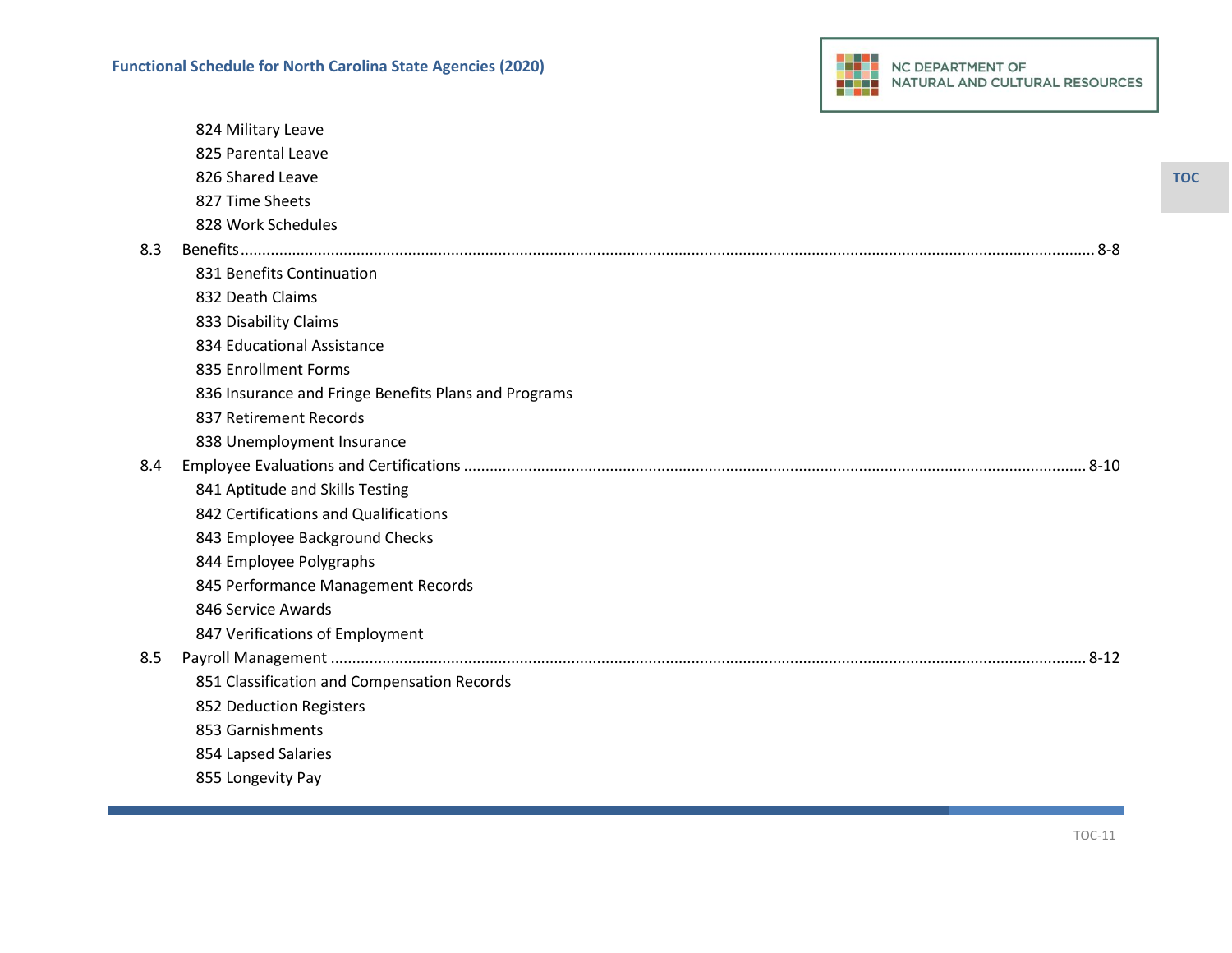

|     | 856 Payroll                                                       |
|-----|-------------------------------------------------------------------|
|     | 857 Salary Changes                                                |
|     | 858 Shift Premium Pay                                             |
|     | 859 Statements of Back Pay                                        |
| 8.6 |                                                                   |
|     | 861 Administrative Records                                        |
|     | 862 Aggregate Service History                                     |
|     | 863 Apprentice, Intern, and Volunteer Records                     |
|     | 864 Civil Rights Cases                                            |
|     | 865 Civil Rights Records                                          |
|     | 866 Disciplinary Actions                                          |
|     | 867 Dual and Secondary Employment                                 |
|     | 868 Employee Medical Records                                      |
|     | 869 Employee Suggestions and Surveys                              |
|     | 8610 Employment Eligibility Verification                          |
|     | 8611 Exit Interviews                                              |
|     | 8612 Grievances                                                   |
|     | 8613 Occupational Safety and Health Administration (OSHA) Records |
|     | 8614 Personnel Action Requests                                    |
|     | 8615 Personnel File                                               |
|     | 8616 Seasonal and Contract Worker Records                         |
|     | 8617 Workers' Compensation Program Administration                 |
| 8.7 |                                                                   |
|     | 871 Abolished Positions                                           |
|     | 872 Applicant Flow Records                                        |
|     | 873 Applications for Employment                                   |
|     | 874 Hiring Packages                                               |
|     | 875 Position Control                                              |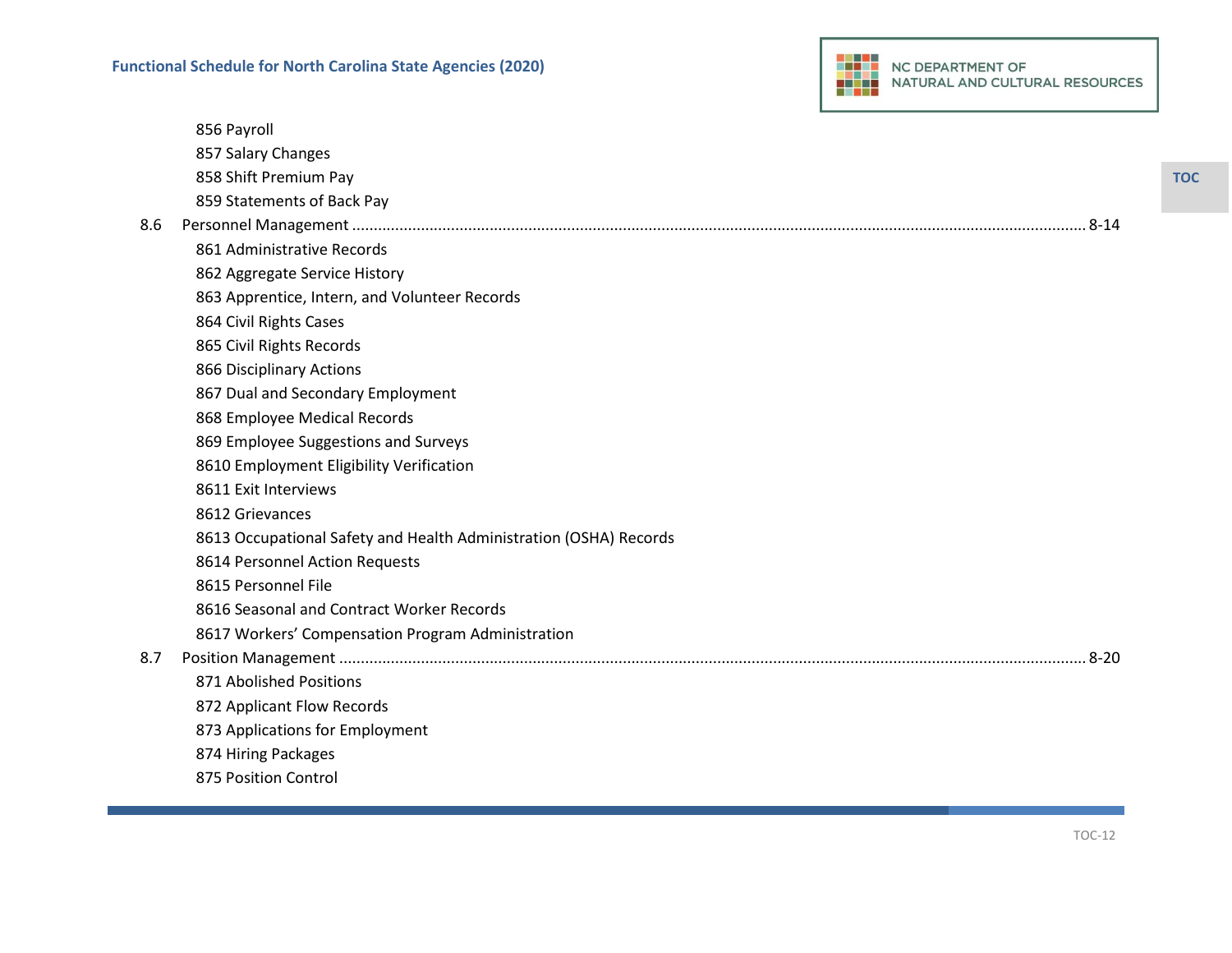|    |     | 876 Position Descriptions                 |
|----|-----|-------------------------------------------|
|    |     | 877 Position Evaluations                  |
|    |     | 878 Position History                      |
|    |     | 879 Recruitment Records                   |
|    | 8.8 |                                           |
|    |     | 881 Asbestos Training                     |
|    |     | 882 Bloodborne Pathogen Training          |
|    |     | 883 Employee Training Materials           |
|    |     | 884 Employee Training Records             |
|    |     | 885 Hazardous Waste Training              |
|    |     | 886 Law Enforcement Training              |
|    |     |                                           |
| 9. |     | <b>Information Technology</b>             |
|    | 9.1 |                                           |
|    |     | 911 Data Documentation Records            |
|    |     | 912 Data Migration Records                |
|    |     | 913 Data Warehouses                       |
|    |     | 914 Digitization and Scanning Records     |
|    |     | 915 Electronic Records Policies           |
|    |     | 916 Geospatial Data                       |
|    |     | 917 Records Backup Information            |
|    | 9.2 |                                           |
|    |     | 921 Automated Program Listing Source Code |
|    |     | 922 Data Authentication                   |
|    |     | 923 IT Assistance Records                 |
|    |     | 924 Network and System Security Records   |
|    |     | 925 Network Diagrams                      |
|    |     | 926 System Documentation                  |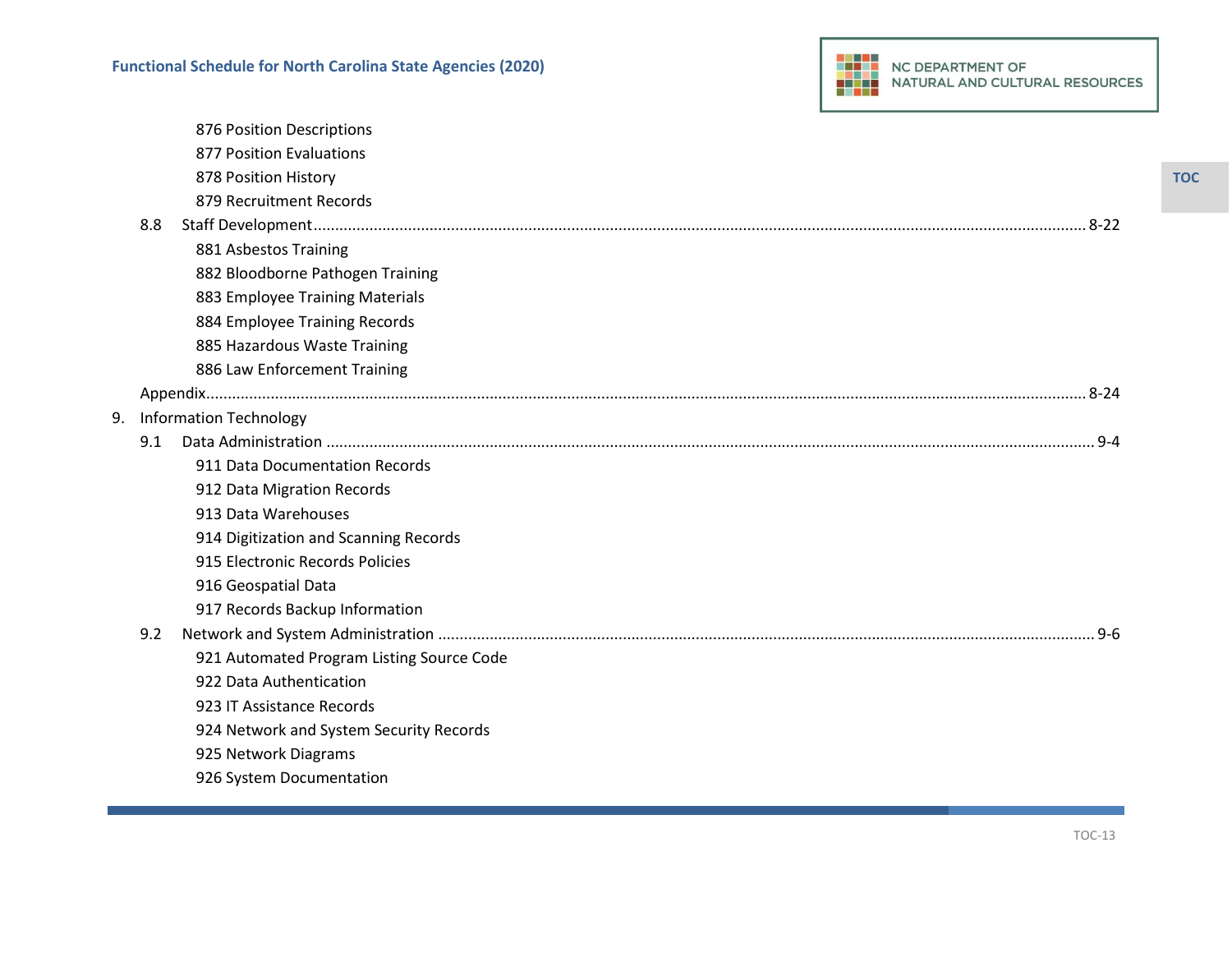|  | 927 Technical Program Documentation                                                         |
|--|---------------------------------------------------------------------------------------------|
|  | 928 Voice Over Internet Protocol (VoIP) Records                                             |
|  | 929 Web Management and Operations Records                                                   |
|  |                                                                                             |
|  | 10. Infrastructure Management                                                               |
|  |                                                                                             |
|  | 1011 As-Built Drawings                                                                      |
|  | 1012 Construction Records                                                                   |
|  | 1013 Federal-Aid Transportation Projects                                                    |
|  | 1014 Mitigation Site Records                                                                |
|  | 1015 State Transportation Projects                                                          |
|  |                                                                                             |
|  | 1021 Aviation Planning Records                                                              |
|  | 1022 Design Plans                                                                           |
|  | 1023 Dropped Projects Records                                                               |
|  | 1024 House Moving Records                                                                   |
|  | 1025 Materials Testing Records                                                              |
|  | 1026 National Environmental Policy Act (NEPA)/State Environmental Policy Act (SEPA) Records |
|  | 1027 Photogrammetric Project Records                                                        |
|  | 1028 Preconstruction Project Records                                                        |
|  | 1029 Surplus Property Records                                                               |
|  | 10210 Surveys and Maps                                                                      |
|  | 10211 Utilities Tip Projects Records                                                        |
|  | $10-10$                                                                                     |
|  | 1031 Designations Records                                                                   |
|  | 1032 Dredge Reports                                                                         |
|  | 1033 Incident Management Assistance Records                                                 |
|  | 1034 Infrastructure Inspection Records                                                      |
|  |                                                                                             |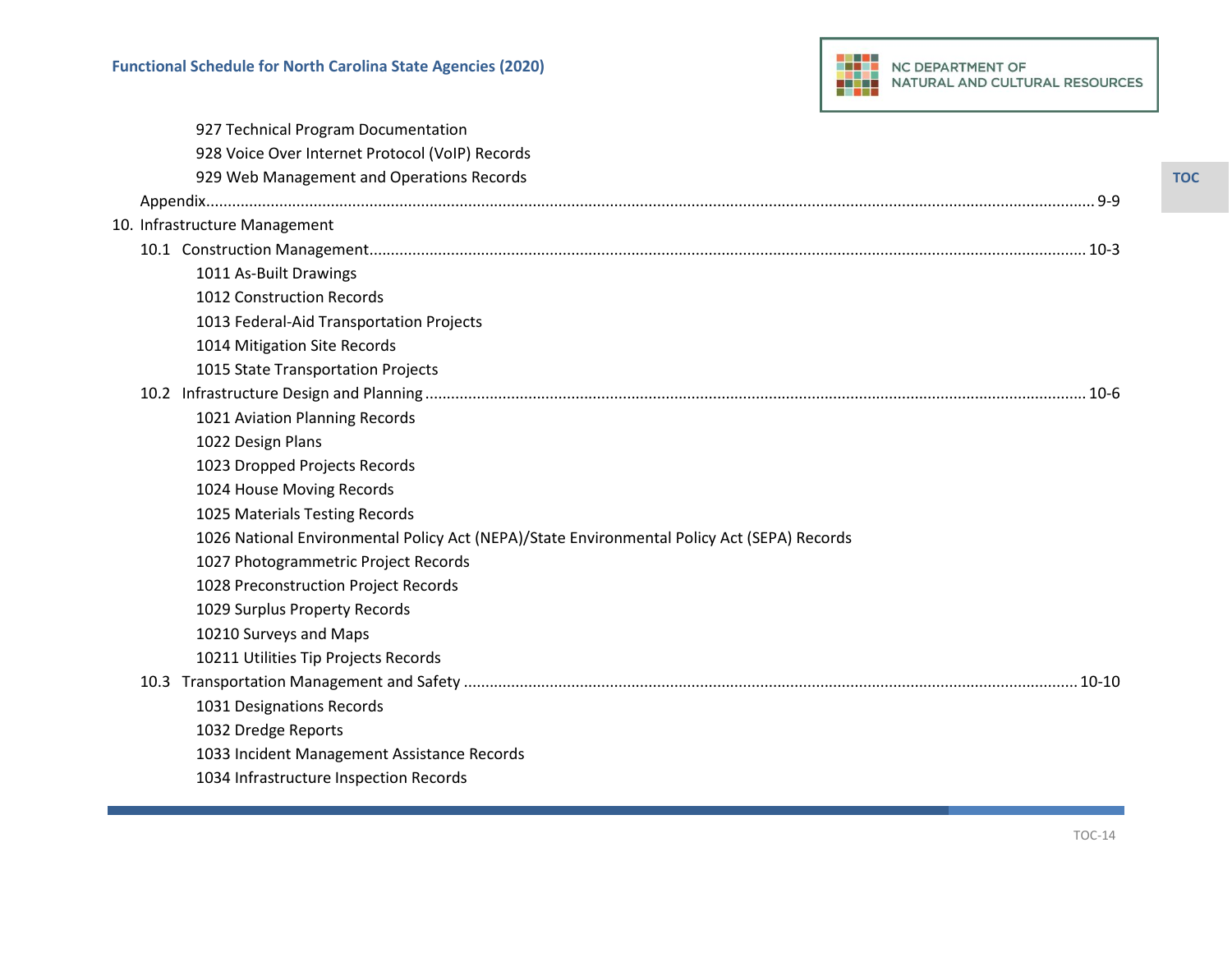|--|

| 1126 Offender Registries                                        |
|-----------------------------------------------------------------|
| 1125 Interstate Identification Index (III) System               |
| 1124 Incident Reports                                           |
| 1123 Communications Records                                     |
| 1122 Analysis Records                                           |
| 1121 Agent Records                                              |
|                                                                 |
| 1117 Safekeeper Records                                         |
| 1116 Probation Supervision Records                              |
| 1115 Offender Management Records                                |
| 1114 Juvenile Offender Records                                  |
| 1113 Death Row Inmate Jackets                                   |
| 1112 Correctional Facilities Security Recordings                |
| 1111 Adult Offender Records                                     |
|                                                                 |
| 11. Law Enforcement                                             |
|                                                                 |
| 10314 United States Coast Guard (USCG) Deck and Engineer's Logs |
| 10313 Transportation Mobility and Safety Project Records        |
| 10312 Traffic Safety Project Records                            |
| 10311 Traffic Recorder Counts                                   |
| 10310 Traffic Information                                       |
| 1039 Traffic Cameras and Radio Frequency (RF) Readers           |
| 1038 Safety Investigation Records                               |
| 1037 Litter Reports                                             |
| 1036 Infrastructure Maintenance Records                         |
| 1035 Infrastructure Inventories                                 |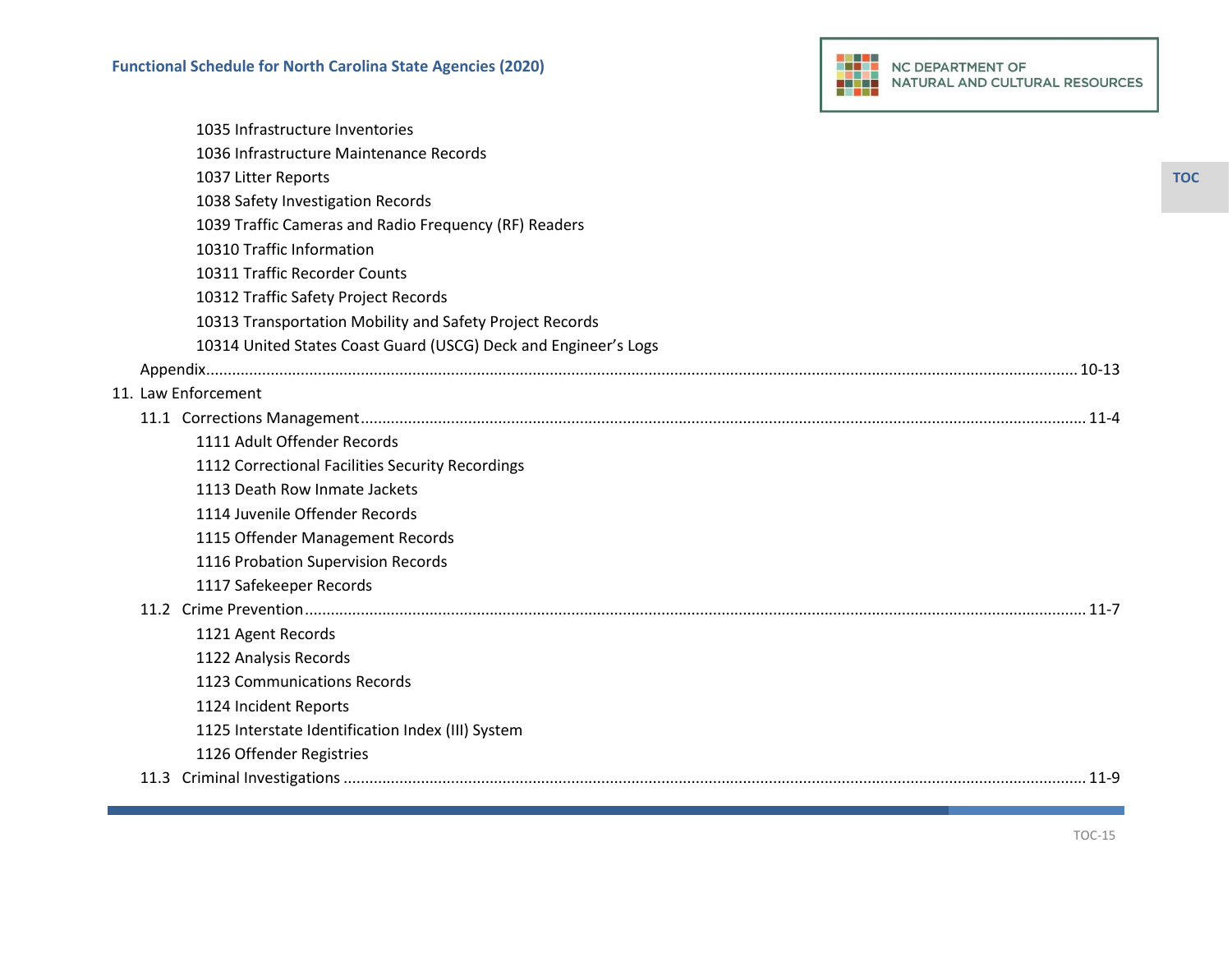|           | 1131 Accident Reports                       |
|-----------|---------------------------------------------|
|           | 1132 Contraband and Seized Property Records |
|           | 1133 Crime Reports                          |
|           | 1134 Disposition of Charges                 |
|           | 1135 Evidence Management Records            |
|           | 1136 Laboratory Case Records                |
|           | 1137 Law Enforcement Case Records           |
|           | 1138 Law Enforcement Recordings             |
|           |                                             |
|           | 1141 Event Forms                            |
|           | 1142 Security Arrangements                  |
|           |                                             |
|           | 1151 All-Points Bulletins                   |
|           | 1152 Arrest Records                         |
|           | 1153 Missing Persons Records                |
|           | 1154 Rewards File                           |
|           | 1155 Runaways File                          |
|           |                                             |
|           | 1161 Automatic License Plate Reader System  |
|           | 1162 Collision Reports                      |
|           | 1163 Escorts Records                        |
|           | 1164 Traffic Citations and Warnings         |
|           |                                             |
| 12. Legal |                                             |
|           |                                             |
|           | 1211 Affidavits of Publication              |
|           | 1212 Authentications                        |
|           | 1213 Delegation of Authority Records        |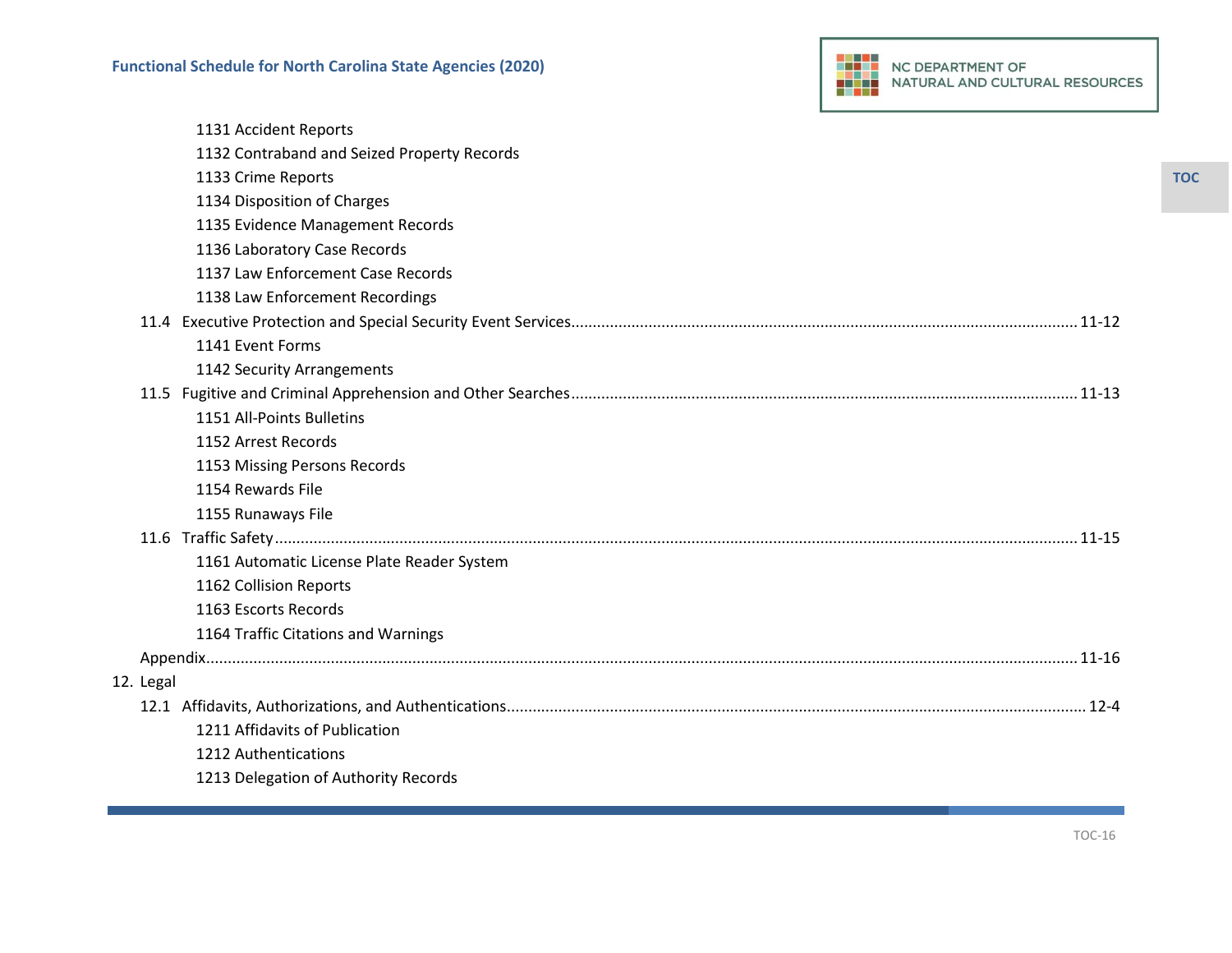|      | 1214 Permissions                             |
|------|----------------------------------------------|
|      | 1215 Release Forms                           |
|      | 1216 Traffic Ordinances                      |
|      | 1217 Vehicle and Vessel Titles               |
|      |                                              |
|      | 1221 Eugenics Compensation Program Records   |
|      | 1222 OAH Case Records                        |
|      | 1223 Other Administrative Hearings           |
|      | 1224 Recordings of Hearings                  |
|      | 1225 Tort Claims                             |
|      | 1226 Workers' Compensation Program Claims    |
|      |                                              |
|      | 1231 Compacts                                |
|      | 1232 Contracts                               |
|      | 1233 Encroachment Agreements                 |
|      | 1234 Real Property Records                   |
|      | 1235 Right-of-Way Records                    |
|      | 1236 Settlements                             |
|      | 1237 Vehicle Titles                          |
|      |                                              |
|      | 1241 Court of Appeals Case Records           |
|      | 1242 Expunctions                             |
|      | 1243 Juvenile Court Counselor's Case Records |
|      | 1244 Petitions and Motions                   |
|      | 1245 Supreme Court Records                   |
| 12.5 |                                              |
|      | 1251 Advance Health Care Directive Registry  |
|      | 1252 Charters                                |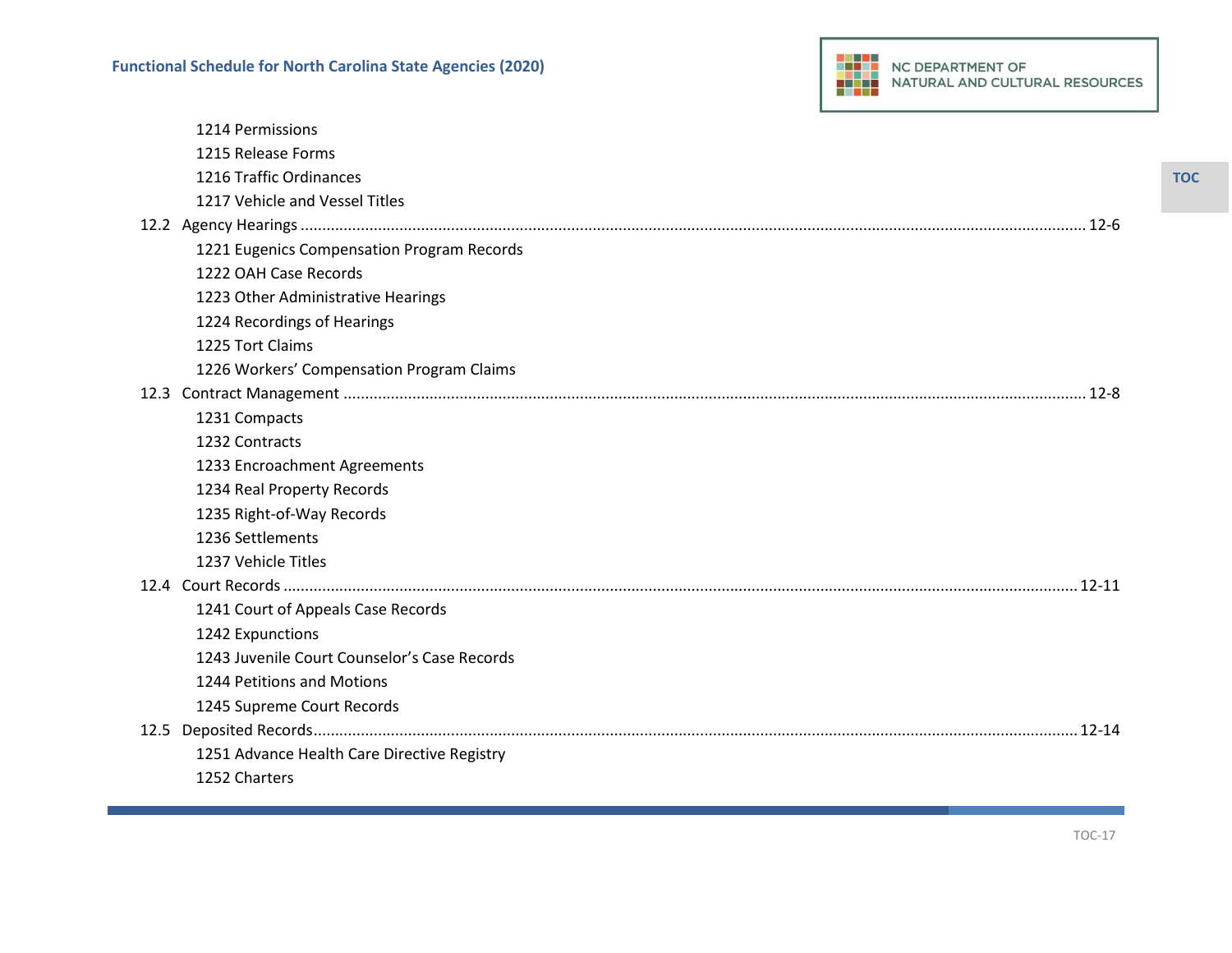|  | 1253 Financing Statements                                               |
|--|-------------------------------------------------------------------------|
|  | 1254 Foreign Government Agreements                                      |
|  | 1255 Land Records                                                       |
|  | 1256 Licensing Board Reports                                            |
|  | 1257 Ordinances and Regulations                                         |
|  |                                                                         |
|  | 1261 Attorney General's Advice and Opinions                             |
|  | 1262 Declaratory Rulings                                                |
|  | 1263 Discrimination Complaint Investigations                            |
|  | 1264 General Legal Correspondence                                       |
|  | 1265 Legal Case Records                                                 |
|  | 1266 Legal Opinions                                                     |
|  |                                                                         |
|  | 1271 Birth Records                                                      |
|  | 1272 Death Records                                                      |
|  | 1273 Divorce Records                                                    |
|  | 1274 Marriage Records                                                   |
|  |                                                                         |
|  | 13. Monitoring and Compliance                                           |
|  |                                                                         |
|  | 1311 Assistance Records                                                 |
|  | 1312 Audit Planning Records                                             |
|  | 1313 Audit Reports                                                      |
|  | 1314 Consultant, Contractor, Provider, and Vendor Due Diligence Records |
|  | <b>1315 Corrective Measures</b>                                         |
|  | 1316 Improper Conduct Investigations                                    |
|  | 1317 Rates and Standards                                                |
|  | 1318 State Auditor Hotline                                              |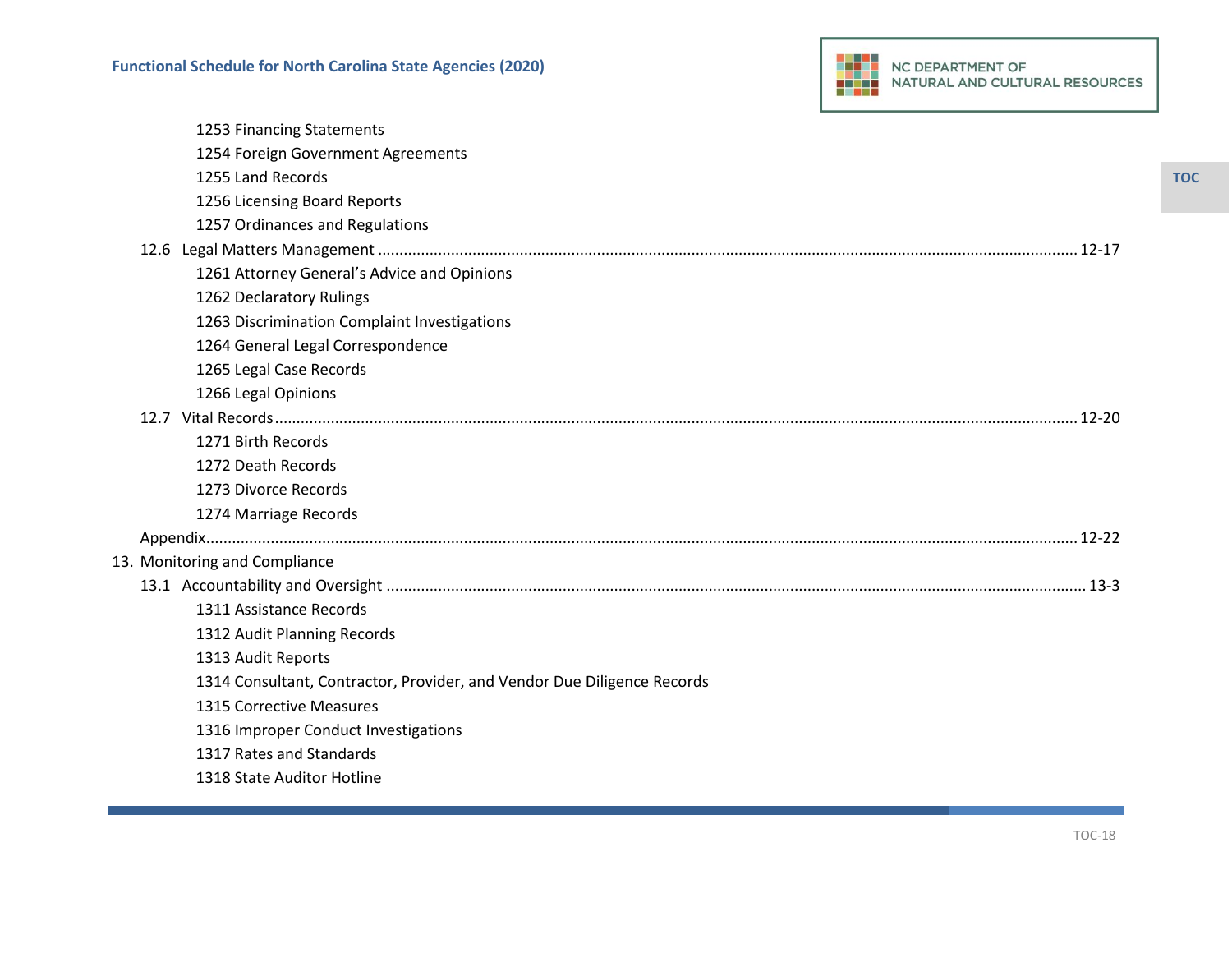| 1321 Bonds and Collateral Securities        |  |
|---------------------------------------------|--|
| 1322 Denied Licenses and Permits            |  |
| 1323 Environmental Impact Statements (EIS)  |  |
| 1324 Incomplete or Withdrawn Applications   |  |
| 1325 Licenses and Permits                   |  |
| 1326 Registries                             |  |
| 1327 Registrations                          |  |
| 1328 Revoked Licenses and Permits           |  |
| 1329 Training Certifications                |  |
|                                             |  |
| 1331 Controlled Substances Reporting System |  |
| 1332 Evaluations and Inspections            |  |
| 1333 Investigation and Hearing Records      |  |
| 1334 Monitoring Surveys and Reports         |  |
| 1335 Unsubstantiated Complaints             |  |
|                                             |  |
|                                             |  |
|                                             |  |
| 14. Public Assistance and Support Services  |  |
|                                             |  |
| 1411 Applications                           |  |
| 1412 Case Records                           |  |
| 1413 Eye Disability Reports                 |  |
|                                             |  |
| 1421 Adoption Case Records                  |  |
| 1422 Child Support Services Records         |  |
| 1423 Interstate Foster Care Case Records    |  |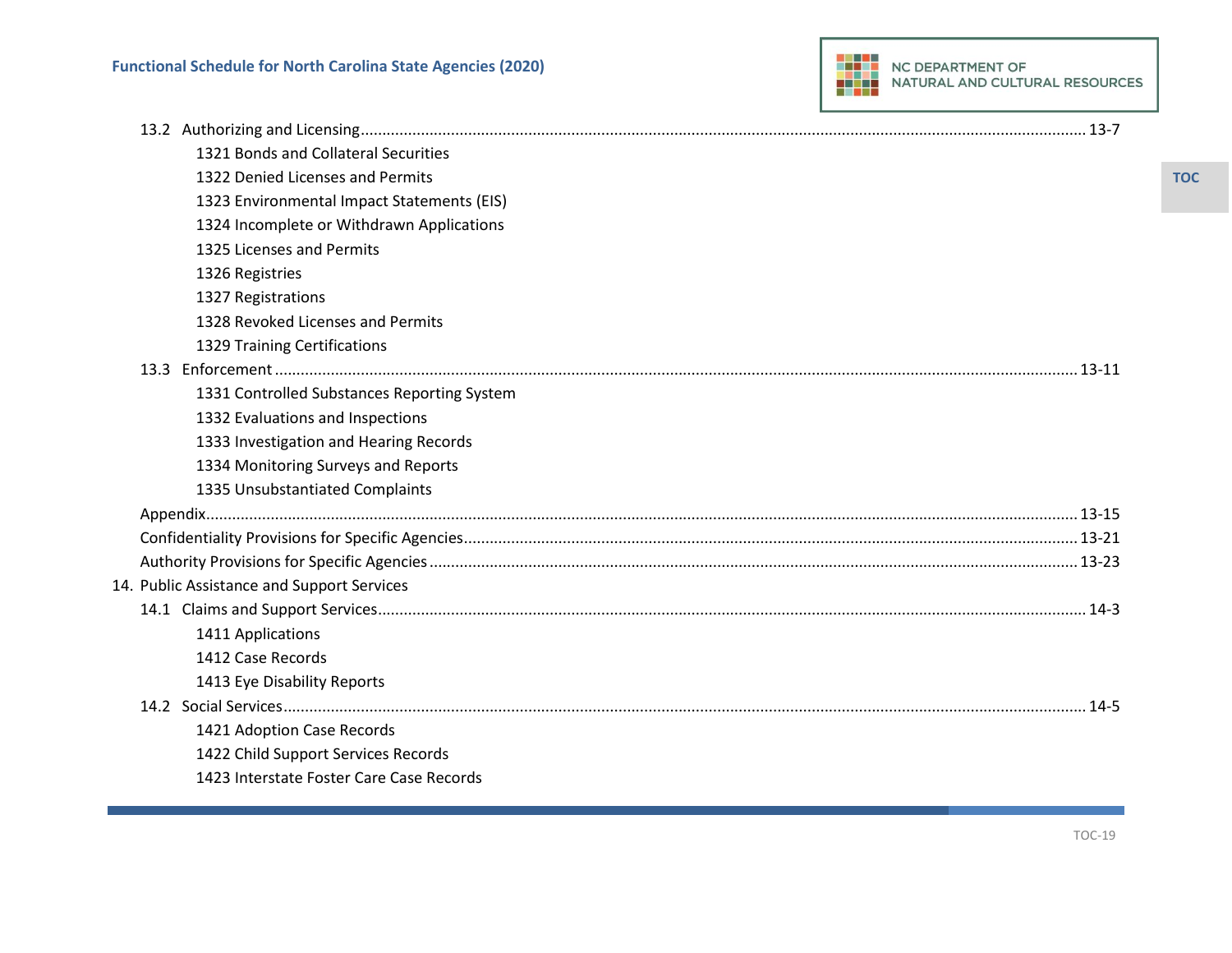| 1431 Apprenticeship and On-the-Job Training Master Craftsman Program Records |  |
|------------------------------------------------------------------------------|--|
| 1432 Business Enterprise Program Records                                     |  |
| 1433 Employer Workforce Records                                              |  |
| 1434 Participant Case Records                                                |  |
| 1435 Performance Measures                                                    |  |
| 1436 Unemployment Insurance (UI) Records                                     |  |
| 1437 Workforce Strategic Plans                                               |  |
|                                                                              |  |
| 15. Public Relations                                                         |  |
|                                                                              |  |
| 1511 Brochures/Pamphlets                                                     |  |
| 1512 Media File                                                              |  |
| <b>1513 Official Publications</b>                                            |  |
| 1514 Publications Management                                                 |  |
| 1515 Social Media and Websites                                               |  |
|                                                                              |  |
| 1521 Awards                                                                  |  |
| 1522 Constituent Comments, Complaints, and Petitions                         |  |
| 1523 Constituent Requests                                                    |  |
| 1524 Customer Call Center Recordings                                         |  |
| 1525 External Surveys                                                        |  |
| 1526 Public Hearings                                                         |  |
| 1527 Public Records Requests                                                 |  |
|                                                                              |  |
| 1531 Acknowledgments                                                         |  |
| 1532 Donor Lists                                                             |  |
| 1533 Fund Drive Materials                                                    |  |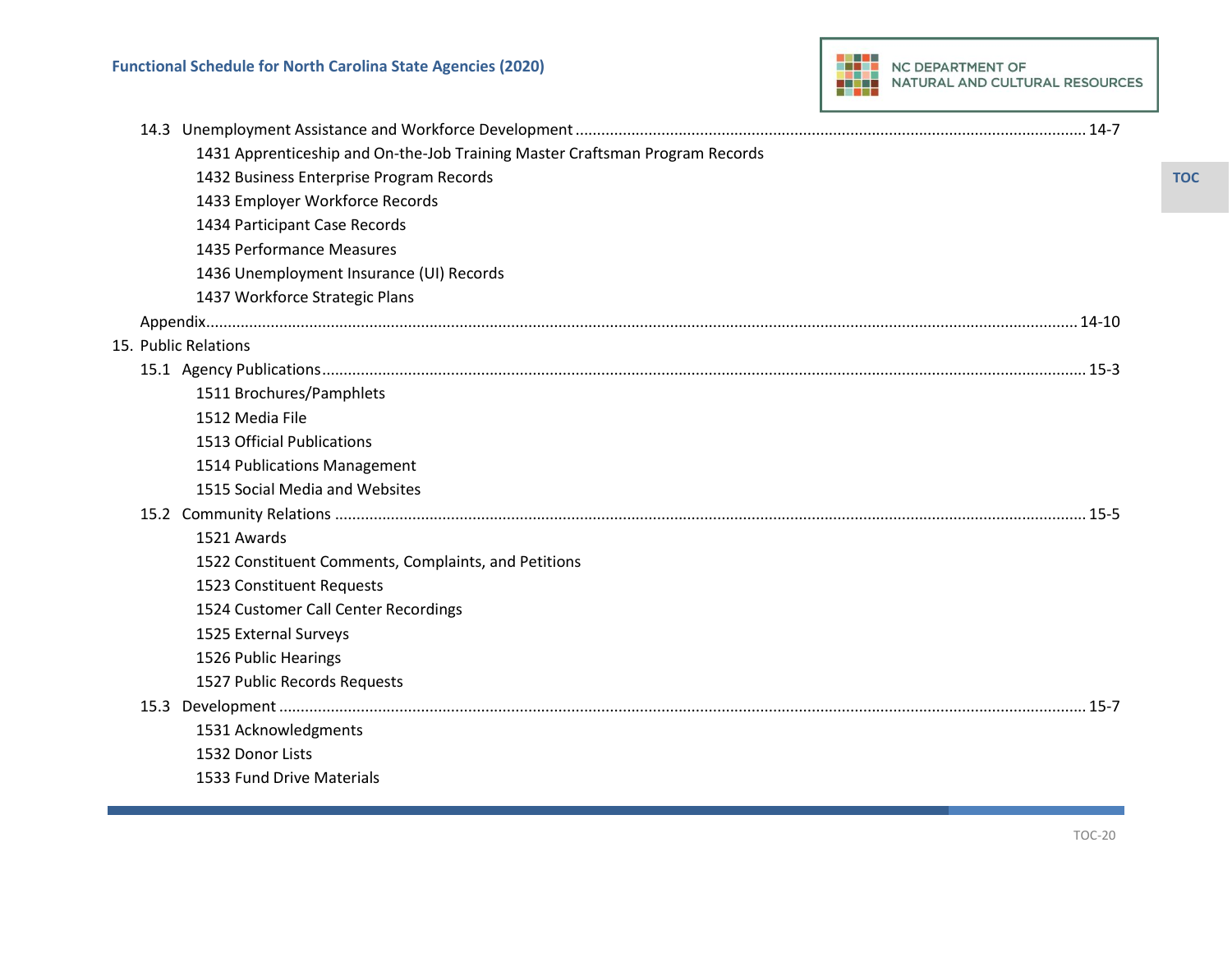|      | 1541 Advertisements                            |
|------|------------------------------------------------|
|      | 1542 Audio-Visual Materials                    |
|      | 1543 Forms, Style Sheets, and Templates        |
|      | 1544 Press Releases                            |
|      | 1545 Speeches                                  |
|      |                                                |
|      | 1551 Agendas, Exhibits, and Programs           |
|      | 1552 Announcements                             |
|      | <b>1553 Educational Materials</b>              |
|      | 1554 Invitations                               |
|      | 1555 Registration Materials                    |
|      | <b>1556 Training Materials</b>                 |
|      |                                                |
|      | 16. Risk Management                            |
|      |                                                |
|      | 1611 Accident/Incident Reports                 |
|      | 1612 Lost, Stolen, or Damaged Property Reports |
| 16.2 |                                                |
|      | 1621 Agency Disaster Planning                  |
|      | 1622 Alerts                                    |
|      | 1623 Disaster Recovery Records                 |
|      | 1624 Forest Fire Incident Records              |
|      | 1625 Search and Rescue Mission Records         |
| 16.3 |                                                |
|      | 1631 Asbestos Management Plan                  |
|      | 1632 Hazardous Materials Management            |
|      | 1633 Safety Data Sheets                        |
|      |                                                |